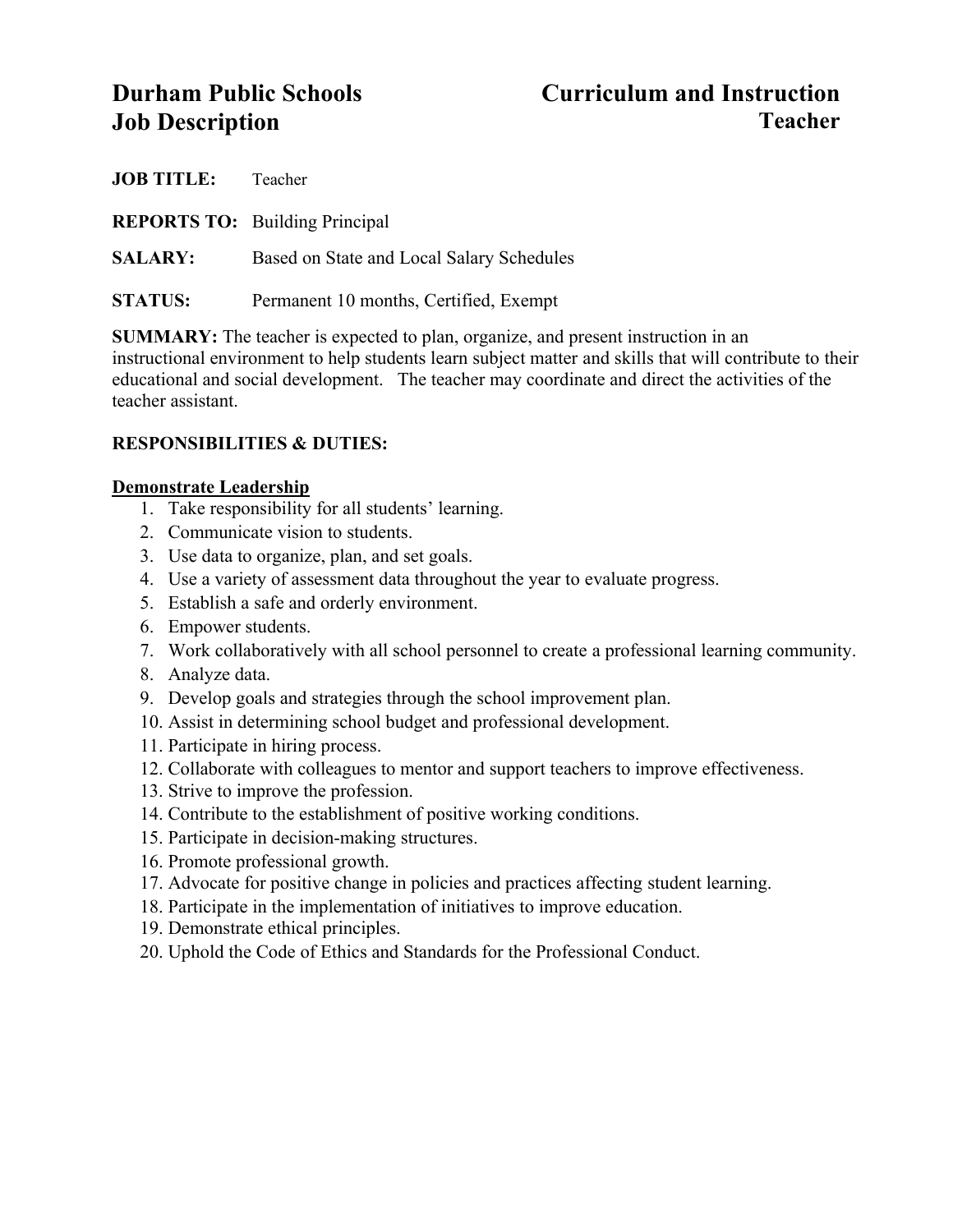# **Establish a Respectful Environment for a Diverse Population of Students**

- 1. Encourage an environment that is inviting, respectful, supportive, inclusive, and flexible.
- 2. Demonstrate knowledge of diverse cultures.
- 3. Select materials and develop lessons that counteract stereotypes and incorporate contributions.
- 4. Recognize the influences on a child's development, personality, and performance.
- 5. Consider and incorporate different points of view.
- 6. Maintain high expectations for all students.
- 7. Appreciate differences and value contributions by building positive, appropriate relationships.
- 8. Collaborate with specialists.
- 9. Engage students and ensure they meet the needs of their students through inclusion and other models of effective practice.
- 10. Improve communication and collaboration between the school and the home and community.
- 11. Promote trust and understanding and build partnerships with school community.
- 12. Seek solutions to overcome obstacles that prevent family and community involvement.

# **Know the Content**

- 1. Teach the North Carolina Standard Course of Study.
- 2. Develop and apply strategies to make the curriculum rigorous and relevant.
- 3. Develop literacy skills appropriate to specialty area.
- 4. Know subject beyond the content they teach.
- 5. Direct students' curiosity into an interest in learning.
- 6. Know links between grade/subject and the North Carolina Standard Course of Study.
- 7. Relate content to other disciplines.
- 8. Promote global awareness and its relevance.
- 9. Incorporate life skills which include leadership, ethics, accountability, adaptability, personal productivity, personal responsibility, people skills, self-direction, and social responsibility.
- 10. Demonstrate the relationship between the core content and 21st century content that includes global awareness; financial, economic, business and entrepreneurial literacy; civic literacy; and health and wellness awareness.

# **Facilitate Learning for Students**

- 1. Know how students think and learn.
- 2. Understand the influences on student learning and differentiate instruction.
- 3. Keep abreast of evolving research.
- 4. Adapt resources to address the strengths and weaknesses of students.
- 5. Collaborate with colleagues.
- 6. Use data for short- and long-range planning.
- 7. Engage students in the learning process.
- 8. Monitor and modify plans to enhance student learning.
- 9. Respond to cultural diversity and learning needs of students.
- 10. Choose methods and materials as they strive to eliminate achievement gaps.
- 11. Employ a wide range of techniques using information and communication technology, learning styles, and differentiated instruction.
- 12. Know appropriate use of technology.
- 13. Help students use technology to learn content, think critically, solve problems, discern reliability, use information, communicate, innovate, and collaborate.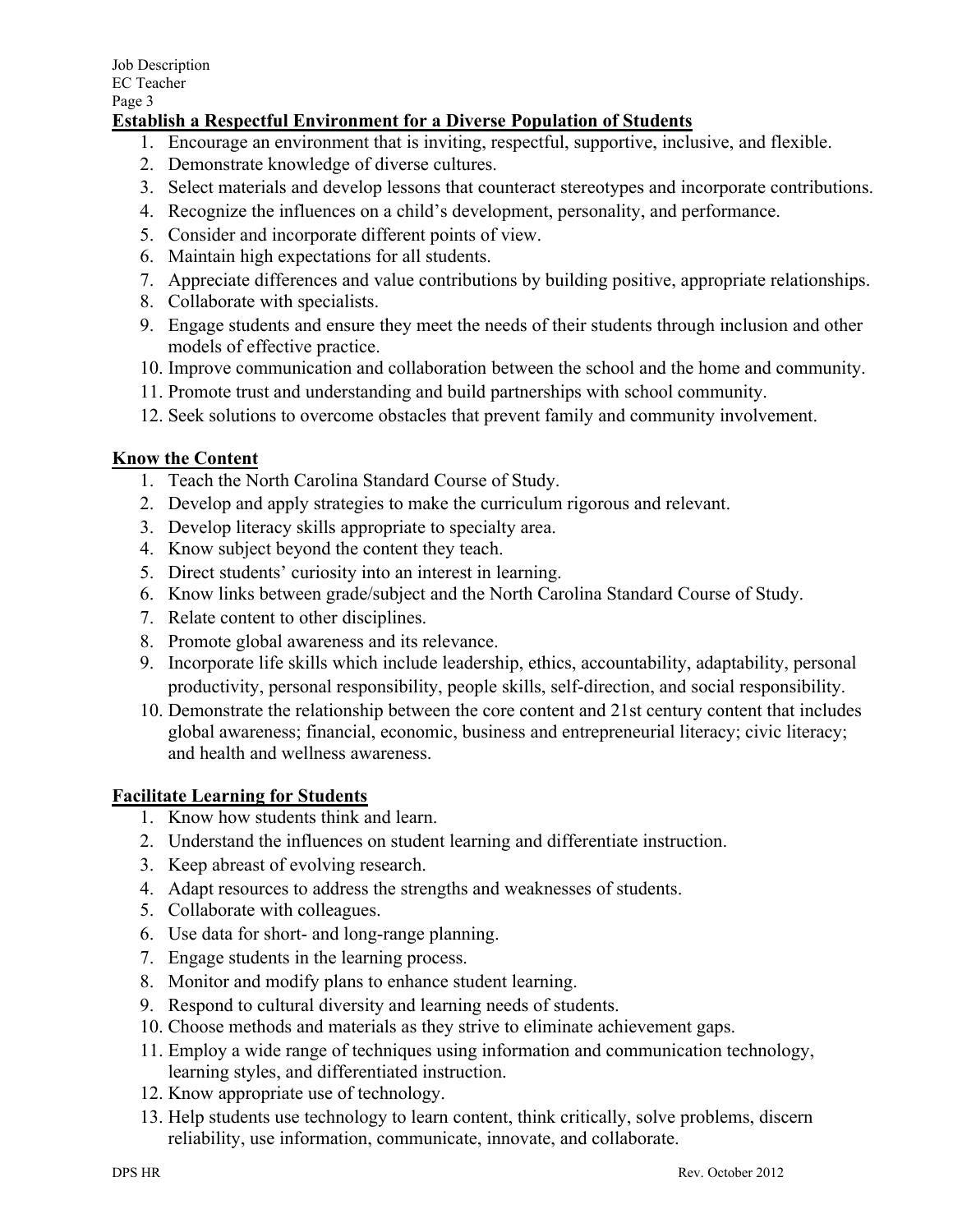- 14. Help students develop critical thinking and problem-solving skills.
- 15. Teach the importance of cooperation and collaboration.
- 16. Organize learning teams in order to help students define roles, strengthen social ties, improve communication and collaborative skills, interact with people from different cultures and backgrounds, and develop leadership qualities.
- 17. Communicate clearly with students in a variety of ways.
- 18. Assist students in articulating thoughts and ideas clearly and effectively.
- 19. Use multiple indicators, both formative and summative, to evaluate student progress.
- 20. Provide opportunities for self-assessment.
- 21. Use assessment systems to inform instruction and demonstrate evidence of students' 21st century knowledge, skills, performance, and dispositions.

#### **Reflect on Practice**

- 1. Analyze student learning.
- 2. Think systematically and critically about learning in their classroom: why learning happens and what can be done to improve student achievement.
- 3. Collect and analyze student performance data to improve effectiveness.
- 4. Participate in continued, high quality professional development.
- 5. Investigate and consider new ideas that improve teaching and learning.
- 6. Adapt practice based on data.

### **Contribute to the Academic Success of Students**

- 1. Understand that the work of the teacher results in acceptable, measurable progress for students.
- 2. Understand that the work of the teacher results in acceptable, measurable progress for students based on established performance expectations using appropriate data to demonstrate growth.

# **Other**

- 1. Attend all required trainings school or the District.
- 2. Utilize current technology to complete tasks.
- 3. Interact and answer questions professionally and appropriately with staff members, administration, parents, the public and district staff in person, email, and via telephone.
- 4. Perform other duties and responsibilities as assigned by supervisor.

# **EC Teachers**

- 1. Monitor, manage, and respond to situations that need attention and/or assistance for each student on your caseload.
- 2. Support and assure the implementation of the child's IEP across all settings.
- 5. Provide consultation, inclusive practices, and technical assistance to general education teachers.
- 3. Provide copies of the IEP and/or the specific plans necessary for the implementation of student services, accommodation, modifications, and/or behavior intervention plans to all teachers, providers, and/or staff that serve or "are in the need to know the implementation of the plan" for students on your caseload.
- 4. Facilitate interventions when a child with an IEP is not having success or has failing grades.
- 5. Facilitate and write IEPs for students on or being added to your caseload.
- 6. Ensure that all IEPs are written and completed in a timely manner to meet all required deadlines with quality.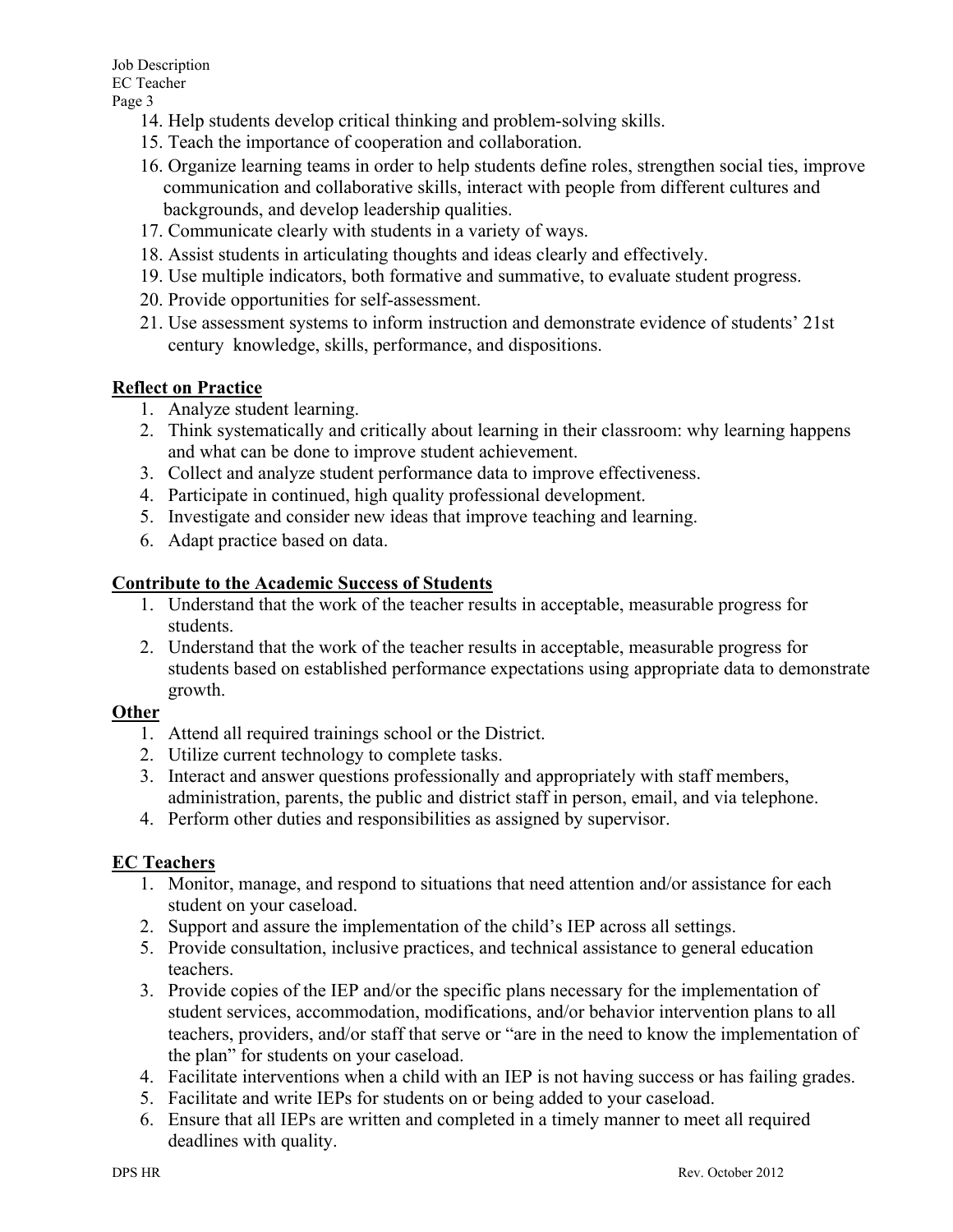Job Description EC Teacher Page 3

- 7. Ensure that all reevaluations and the necessary paperwork are completed in a timely manner to meet all required deadlines with quality.
- 8. Contact your Program Support Specialist when you**:** (1) anticipate a difficult IEP meeting with legal implications; (2) if there is the potential of having a student placed in a separate setting; or (3) if the IEP has monetary implications or requests.
- 9. Complete progress reports and any additional documentation requested. Assure that reports are sent out to parents/guardians as frequent as reports are sent out to non-disabled students or as stated in the student's IEP.
- 10. Monitor, arrange, and organize working files and confidential files while assuring compliance with DPI audit process/forms.
- 11. Monitor and address student's progress in the general education setting, suspension days, attendance, completion of assignments/homework, compliance timelines (annual IEP and reevaluation due dates).
- 12. Send written notification/invitations to all required team members upon determined team meeting; includes IEP, referral meeting, eligibility determination meeting, etc.
- 13. Responsible for completing the NC testing forms for each student on your caseload within the testing grades; submit to school testing coordinator.
- 14. Use CECAS to update, add, or modify child specific data when a new student with an IEP enters your school and after every IEP meeting.
- 15. Attend all required trainings required by the Exceptional Children's Department and/or the **District**

# **MINIMUM EDUCATION, EXPERIENCE AND REQUIREMENTS:**

Must be a graduate from a 4 year accredited college or university. A degree in education is preferred or meet the requirements to obtain a teaching license. This position requires a North Carolina teaching license.

# **KNOWLEDGE, SKILLS AND ABILITIES:**

- 1. Ability to constantly monitor the safety and well-being of students.
- 2. Ability to motivate students.
- 3. Ability to maintain a clean and orderly environment.
- 4. Ability to perform general clerical duties.
- 5. Ability to maintain order and discipline in a classroom.
- 6. Ability to operate common office machines.
- 7. Ability to maintain basic files and records.
- 8. Ability to understand and follow oral and written instructions.
- 9. Ability to establish and maintain effective working relationships.

# **PHYSICAL REQUIREMENTS:**

Must be able to use a variety of equipment and classroom tools such as computers, copiers,

typewriters, calculators, pencils, scissors, and equipment for children with special needs, etc. Must be able to exert a negligible amount of force frequently or constantly to lift, carry, push, pull or otherwise move objects. Due to amount of time spent standing and/or walking, physical requirements are consistent with those for Light Work, lifting boxes ups to 20 pounds.

#### **DISCLAIMER:**